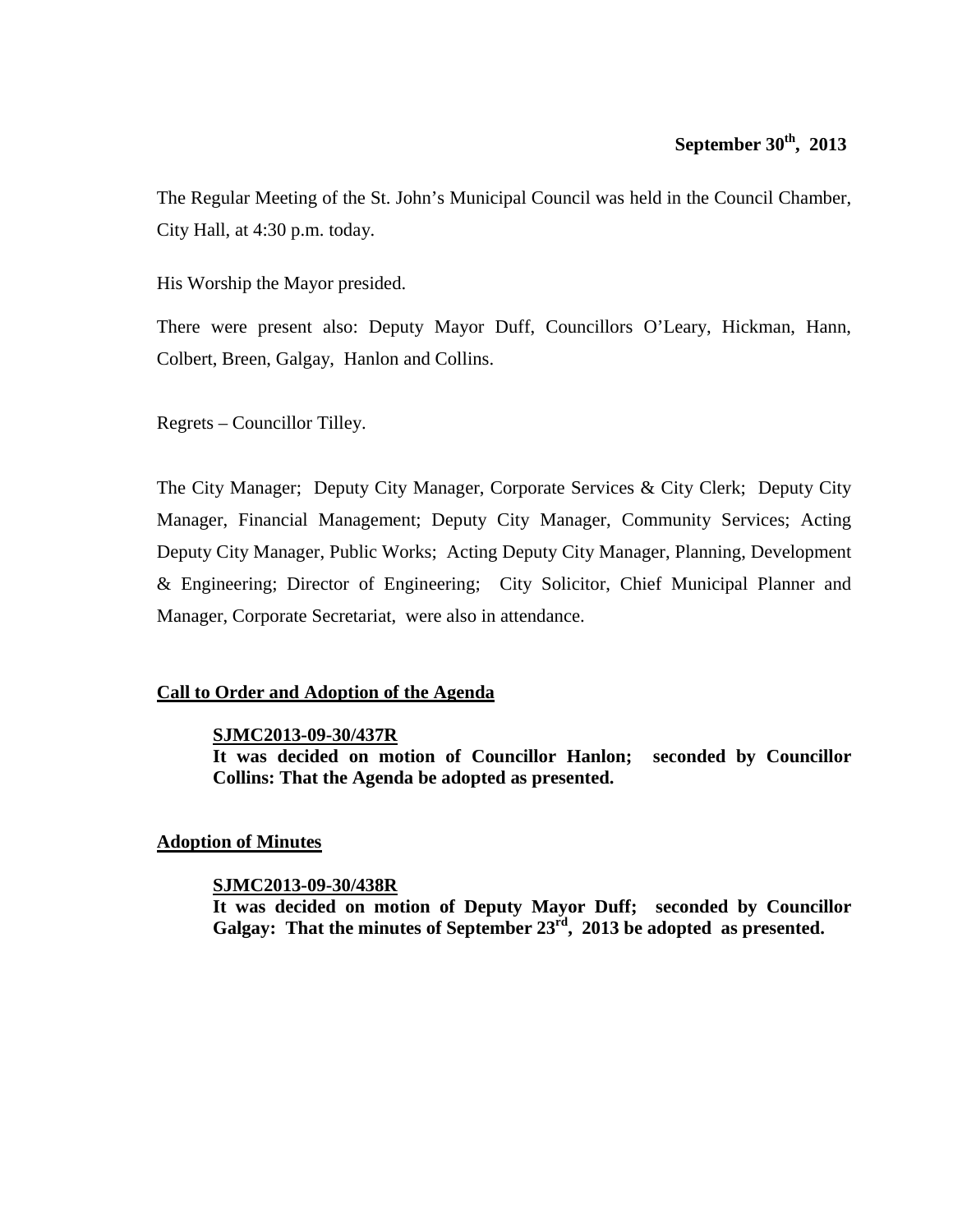### **Development Permits**

Council considered as information the following Weekly Development Permits for the period September 20, 2013 to September 26, 2013:

### **DEVELOPMENT PERMITS LIST DEPARTMENT OF PLANNING, DEVELOPMENT AND ENGINEERING FOR THE PERIOD OF September 20, 2013 TO September 26, 2013**

| Code       | Applicant                       | Application                                         | Location                          | Ward | Development<br>Officer's Decision | Date                  |
|------------|---------------------------------|-----------------------------------------------------|-----------------------------------|------|-----------------------------------|-----------------------|
| <b>RES</b> | <b>Baymount</b><br><b>Homes</b> | Five (5) Lot<br>Development (Site<br>plan approval) | 42A-48 Quidi Vidi<br>Village Road |      | Approved                          | September 23,<br>2013 |
| <b>RES</b> |                                 | <b>Building Lot</b>                                 | 36 Chafe Avenue                   | b    | Approved                          | September 25,<br>2013 |
| <b>RES</b> |                                 | <b>Building Lot</b>                                 | 1273 Blackhead<br>Road            | 5    | Approved                          | September 26,<br>2013 |
|            |                                 |                                                     |                                   |      |                                   |                       |
|            |                                 |                                                     |                                   |      |                                   |                       |
|            |                                 |                                                     |                                   |      |                                   |                       |

|              | Code Classification:<br>RES - Residential<br>COM - Commercial<br>AG<br>- Agriculture<br>ΩT<br>- Other                                                                                                                     | <b>INST</b><br><b>IND</b> | - Institutional<br>- Industrial |  |
|--------------|---------------------------------------------------------------------------------------------------------------------------------------------------------------------------------------------------------------------------|---------------------------|---------------------------------|--|
| $\star\star$ | This list is issued for information purposes only. Applicants have been advised in<br>writing of the Development Officer's decision and of their right to appeal any decision<br>to the St. John's Local Board of Appeal. |                           |                                 |  |

**Gerard Doran Development Officer Department of Planning**

**Building Permits List – September 30, 2013**

### **SJMC2013-09-30/439R**

**It was decided on motion of Councillor Colbert; seconded by Councillor Breen: That the recommendation of the Deputy City Manager, Planning, Development & Engineering with respect to the following building permits, be approved:**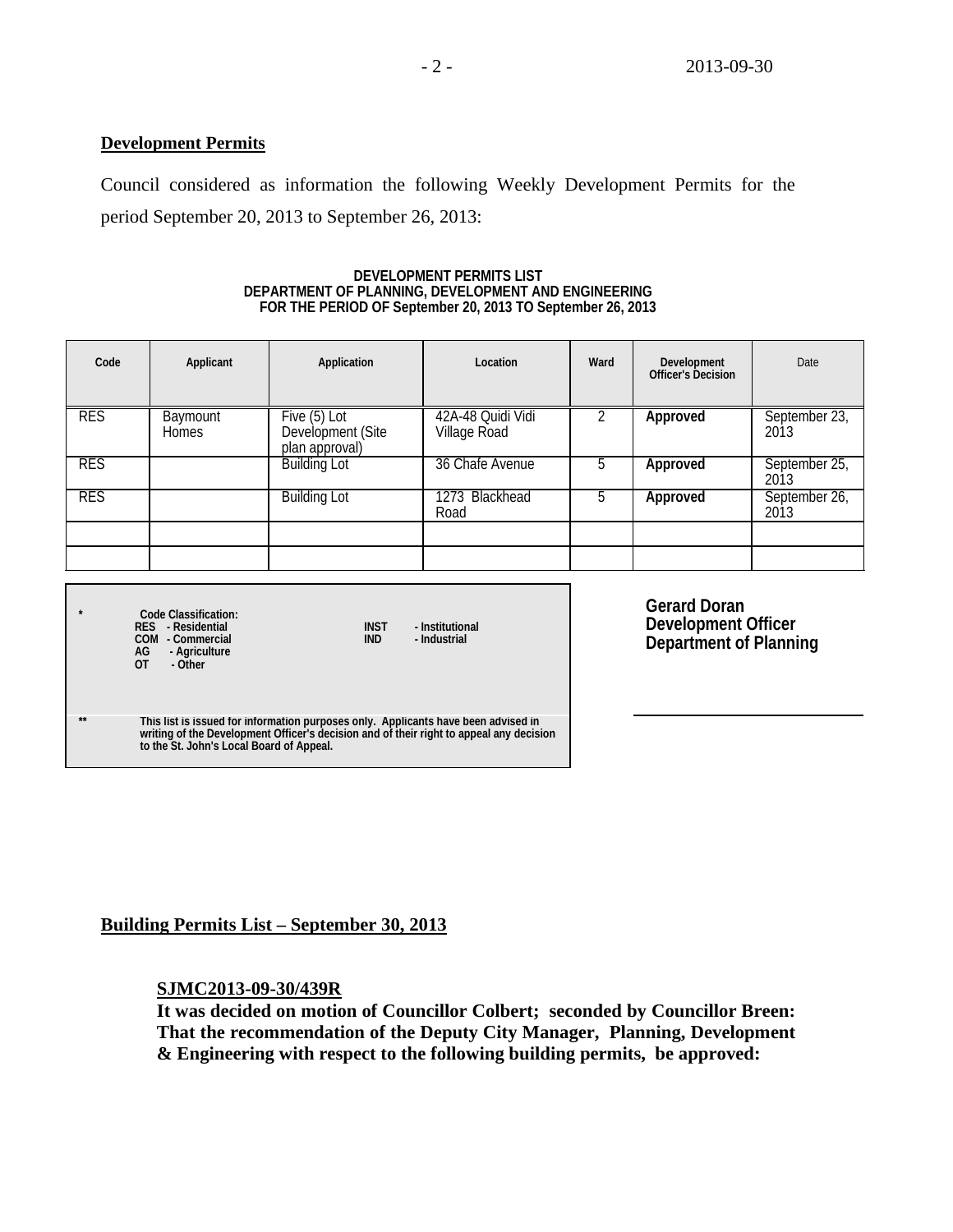# **Building Permits List Council's September 30, 2013 Regular Meeting**

Permits Issued: 2013/09/19 To 2013/09/25

#### **CLASS: COMMERCIAL**

|    | Office                                                                                                                                       |
|----|----------------------------------------------------------------------------------------------------------------------------------------------|
|    | Retail Store                                                                                                                                 |
|    |                                                                                                                                              |
|    | Service Shop                                                                                                                                 |
|    | Retail Store                                                                                                                                 |
|    | Service Shop                                                                                                                                 |
|    | Clinic                                                                                                                                       |
|    | Restaurant                                                                                                                                   |
|    | Convenience Store                                                                                                                            |
|    | Retail Store                                                                                                                                 |
| Ms | Convenience Store                                                                                                                            |
| Ms | Service Shop                                                                                                                                 |
| Ms | Office                                                                                                                                       |
| Ms | Retail Store                                                                                                                                 |
| Ms | Club                                                                                                                                         |
| Ms | Club                                                                                                                                         |
| Ms | Office                                                                                                                                       |
| Ms | Retail Store                                                                                                                                 |
| Ms | Club                                                                                                                                         |
| Ms | Restaurant                                                                                                                                   |
| Ms | Office                                                                                                                                       |
| Ms | Service Shop                                                                                                                                 |
| Ms | Service Shop                                                                                                                                 |
|    | Retail Store                                                                                                                                 |
| Ms | Retail Store                                                                                                                                 |
|    | Retail Store                                                                                                                                 |
|    | Hotel                                                                                                                                        |
|    | Office                                                                                                                                       |
|    | Car Sales Lot                                                                                                                                |
|    | Convenience Store                                                                                                                            |
|    | Retail Store                                                                                                                                 |
|    | Retail Store                                                                                                                                 |
|    |                                                                                                                                              |
|    | Restaurant                                                                                                                                   |
|    | Service Shop                                                                                                                                 |
|    | Retail Store                                                                                                                                 |
|    | Service Shop                                                                                                                                 |
|    | Commercial Garage                                                                                                                            |
|    | Service Station                                                                                                                              |
|    | Restaurant                                                                                                                                   |
| Ms | Retail Store                                                                                                                                 |
| Ms | Office                                                                                                                                       |
| Ms | Office                                                                                                                                       |
| Ms | Club                                                                                                                                         |
| Ms | Retail Store                                                                                                                                 |
| Ms | Place Of Amusement                                                                                                                           |
| Ms | Place Of Amusement                                                                                                                           |
| Ms | Service Station                                                                                                                              |
| Ms | Convenience Store                                                                                                                            |
| Ms | Retail Store                                                                                                                                 |
| Ms | Service Shop                                                                                                                                 |
| Ms | Office                                                                                                                                       |
| Ms | Retail Store                                                                                                                                 |
|    | Co<br>Co<br>Ms<br>Ms<br>Ms<br>Ms<br>Ms<br>Ms<br>Ms<br>Ms<br>Ms<br>Ms<br>Ms<br>Ms<br>Ms<br>Ms<br>Ms<br>Ms<br>Ms<br>Ms<br>Ms<br>Ms<br>Ms<br>Ms |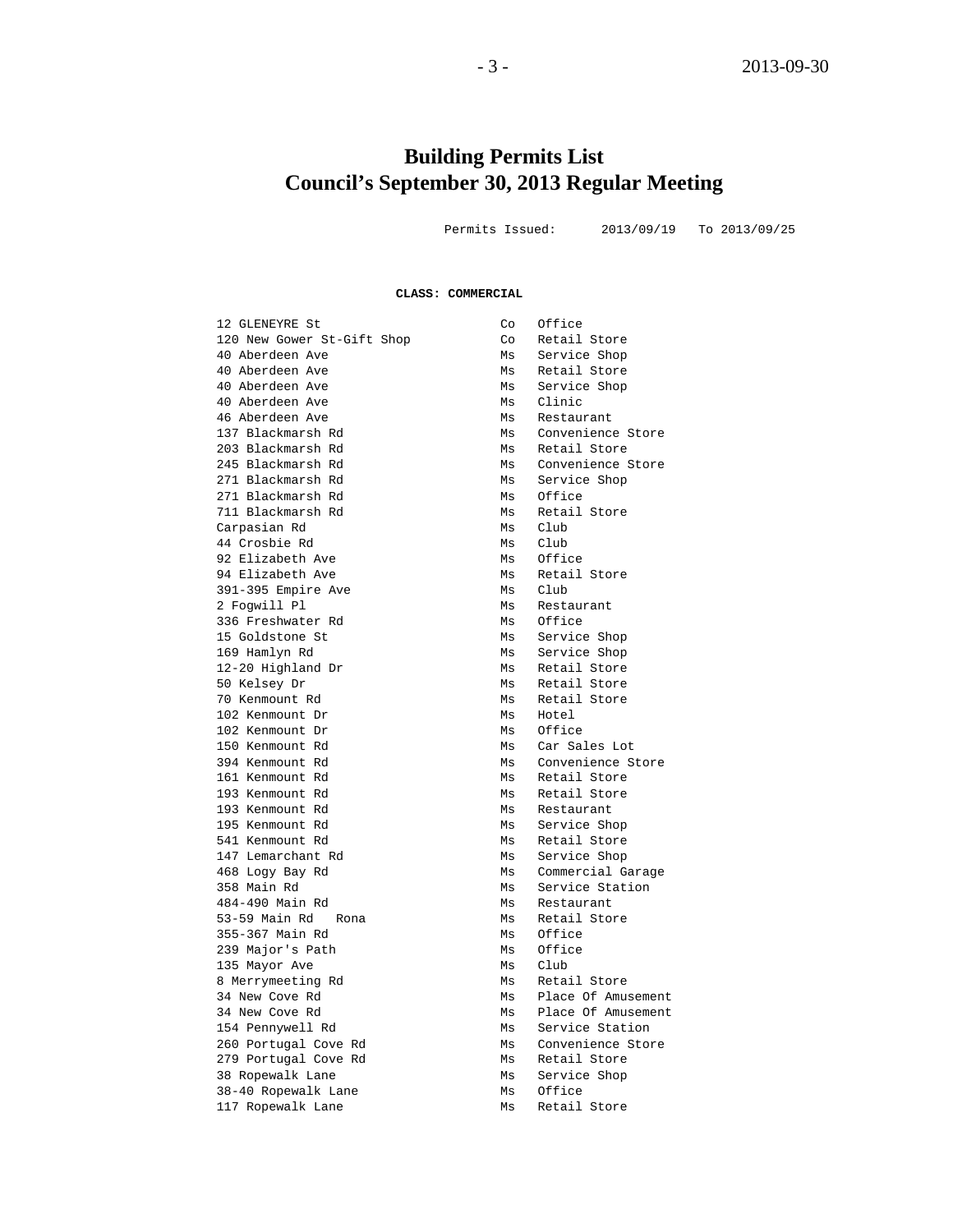St. Clare Ave Ms Place Of Assembly 10 Stavanger Dr Ms Retail Store<br>10 Stavanger Dr Ms Retail Store 10 Stavanger Dr Ms Retail Store<br>16 Stavanger Dr Ms Restaurant 16 Stavanger Dr Ms Restaurant<br>140 Stavanger Dr Ms Retail Stor 140 Stavanger Dr Ms Retail Store<br>386 Stavanger Dr Ms Bank 386 Stavanger Dr Ms Bank 86 Thorburn Rd Ms Retail Store 430 Topsail Rd-City Financial Sn Bank 644 Topsail Rd Ms Service Shop 644 Topsail Rd<br>656 Topsail Rd<br>Ms Tavern 656 Topsail Rd<br>393 Topsail Rd<br>Ms Other 393 Topsail Rd<br>681 Topsail Rd 681 Topsail Rd<br>681 Topsail Rd<br>Ms Place Of Amus Ms Place Of Amusement<br>Ms Tavern<br>Ms Office 26-34 Torbay Rd<br>10 Elizabeth Ave Ms Office 10 Elizabeth Ave Ms Office<br>120 Torbay Rd Ms Office 120 Torbay Rd<br>350 Torbay Rd 350 Torbay Rd<br>350 Torbay Rd<br>350 Torbay Rd<br>350 Torbay Rd Ms Service Shop<br>Ms Office 370 Torbay Rd<br>426 Torbay Rd 426 Torbay Rd<br>585 Torbay Rd<br>Ms Eating Establ 585 Torbay Rd<br>585 Torbay Rd<br>585 Torbay Rd<br>585 Torbay Rd 585 Torbay Rd Ms Retail Store 12-20 Highland Dr., Fiberlilly Cr Retail Store St. John's Place,Block #6 Nc Accessory Building 16 Stavanger Dr 16 Stavanger Dr 16 Stavanger Dr 16 Stavanger Dr 16 Stavanger Dr 16 Stavanger Dr 16 Stavanger Pr<br>155 Queen's Rd 16 Stavanger Dr 16 Service Shop 155 Queen's Rd Cr Service Shop 386 Stavanger Dr Rn Clinic 319 Water St<br>10 Hebron Way 10 Hebron Way  $\begin{array}{ccc} & Nc & \text{Accessory Building} \\ 306 & \text{Water St} & \text{Cr} & \text{Retail Store} \end{array}$ 306 Water St Cr Retail Store 10 Stavanger Dr Rn Retail Store<br>
573 Topsail Rd Rn Retail Store Rn Retail Store

This Week \$ 685,650.00

**Class: Industrial**

This Week  $\frac{1}{2}$  .00

#### **Class: Government/Institutional**

135 Torbay Rd Nc Fence

This Week \$ 4,850.00

#### **Class: Residential**

| 13 Aldergrove Pl, Lot 243 | Nc  | Single Detached Dwelling  |
|---------------------------|-----|---------------------------|
| 66 Allandale Rd           | Nc  | Fence                     |
| 54 Spruce Grove Ave       | Nc  | Single Detached & Sub.Apt |
| 19 Bishop's Line          | Nc  | Accessory Building        |
| 21 Bishop's Line          | Nc  | Accessory Building        |
| 42 Calver Ave             | Nc  | Single Detached Dwelling  |
| 254 Canada Dr             | Nc  | Accessory Building        |
| 89-91 Casey St            | Nc  | Patio Deck                |
| 89-91 Casey St            | NC. | Patio Deck                |
| 10 Crestview Pl, Lot 7    | Nc  | Single Detached Dwelling  |
| 9 Crestview Pl, Lot 5     | Nc  | Single Detached Dwelling  |
| 11 Crestview Pl, Lot 6    | Nc  | Single Detached Dwelling  |
| 19 Dauntless St           | Nc  | Fence                     |
|                           |     |                           |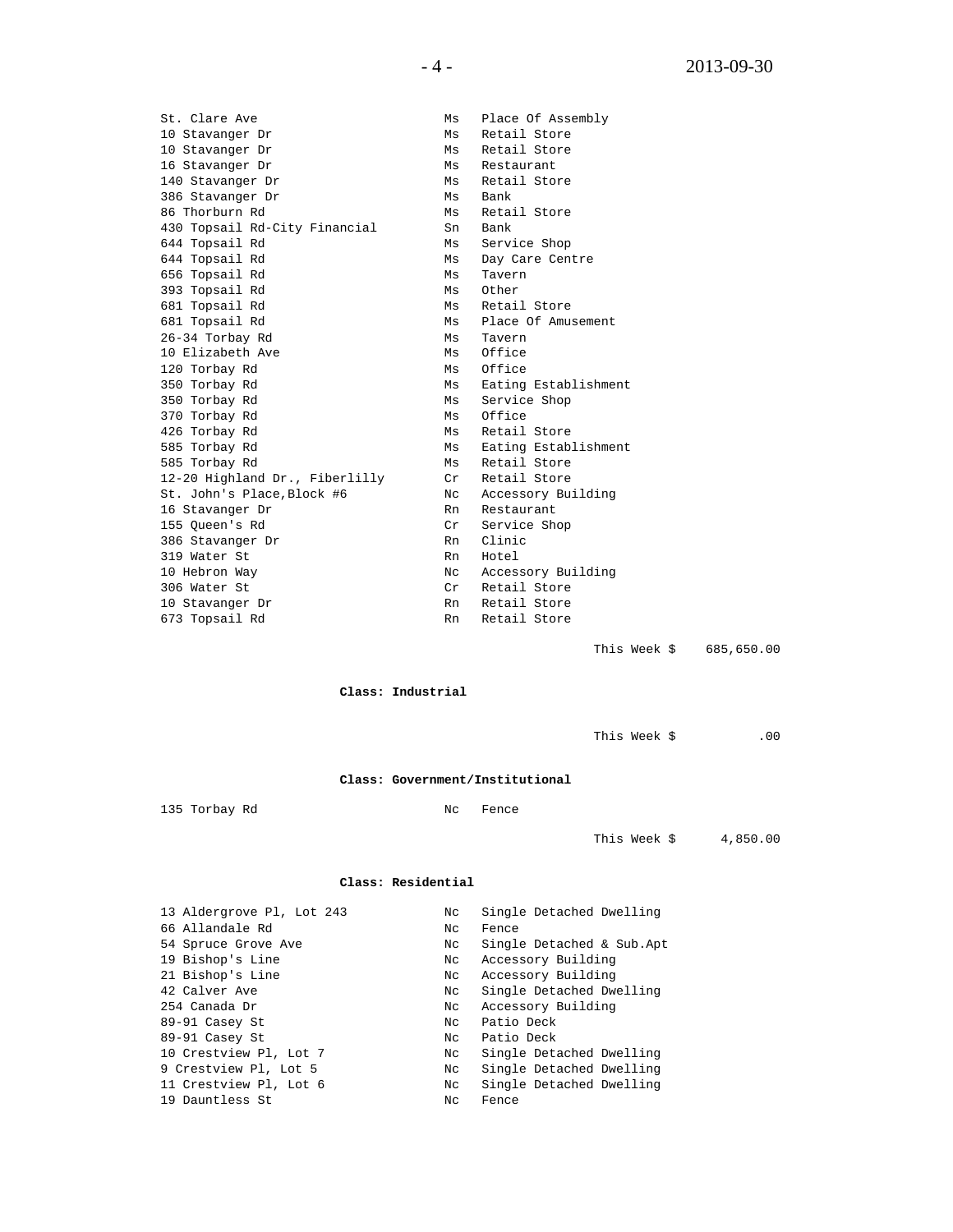14 Eastview Cres No. 2016 No. 2016 Patio Deck 16 Glenlonan St Nc Accessory Building 74 Hussey Dr Nc Fence 8 Judge Pl Nc Fence 32 Lady Anderson St Nc Accessory Building 125 Ladysmith Dr No Ratio Deck 11 Leslie St Nc Accessory Building 9 Madeira Crt Nc Patio Deck 19 Maxse St Note and State State State State State State State State State State State State State State State 68 Newfoundland Dr Nc Fence 42 Parsonage Dr Nc Patio Deck 33 Sumac St No. 2016 Sumac St 28 Southern Shore Hwy<br>385 Southern Shore Hwy<br>5 Tonbridge Pl 13 Cabot St Rn Townhousing 108 Gower St Rn Townhousing 35 Lady Anderson St<br>119 Ladysmith Dr 28 Miranda St Rn Subsidiary Apartment 40 Mount Pleasant Ave Rn Condominium 04 Fine Dwe Single<br>126 Castle Bridge Dr<br>32 Cornwall Cres

23 Galaxy Cres, Lot 2 Nc Single Detached Dwelling 353 Groves Rd - Lot 3 Nc Single Detached Dwelling 105 Ladysmith Dr, Lot 184 Nc Single Detached & Sub.Apt 46 Orlando Pl, Lot 188 Nc Single Detached & Sub.Apt 8 Parkridge Dr, Lot 12 Nc Single Detached Dwelling 22 Stanford Pl , Lot 35 Nc Single Detached Dwelling 240 Stavanger Dr, Lot 65 Nc Single Detached Dwelling 8 Tansley St, Lot 14 No. New York Cheesebory Barrams of the Magnetic Research of New York Cr. Subsidiary Apartment Cr Subsidiary Apartment<br>Ex Patio Deck 92 Gil Eannes Dr Ex Patio Deck 5 Tonbridge Pl Ex Single Detached Dwelling 9 Alderdice Pl Rn Single Detached Dwelling 32 Blackmarsh Rd Rn Single Detached & Sub.Apt 84 Castle Bridge Dr Rn Single Detached Dwelling 18 Castle Bridge Dr<br>
18 Cavell Ave Rn Single Detached Dwelling<br>
18 Cavell Ave Rn Single Detached Dwelling<br>
10 Cowan Ave Rn Single Detached Dwelling 10 Cowan Ave Rn Single Detached Dwelling Rn Single Detached Dwelling<br>Rn Townhousing 58 Huntingdale Dr Rn Single Detached Dwelling 58 Iceland Pl Rn Single Detached Dwelling 119 Ladysmith Dr Rn Single Detached & Sub.Apt 7 Monkstown Rd Rn Rn Single Detached Dwelling 35 Monkstown Rd Rn Semi-Detached Dwelling 64 Pine Bud Ave Rn Single Detached Dwelling<br>126 Castle Bridge Dr Sw Single Detached Dwelling Sw Single Detached Dwelling 34 Glenlonan St<br>17 Laughlin Cres<br>17 Laughlin Cres<br>13 Sw Single Detached & Sub.Apt 17 Laughlin Cres Sw Single Detached & Sub.Apt 109 Newtown Rd Sw Semi-Detached Dwelling 109 Newtown Rd<br>
198 Old Bay Bulls Rd<br>
198 Old Bay Bulls Rd<br>
12 Parsonage Dr<br>
12 Parsonage Dr<br>
Sw<br>
Single Detached Dwellir<br>
Sw<br>
Single Detached Dwellir<br>
Sw<br>
Single Detached Dwellir<br>
Newtown 198 Old Bay Bulls Rd Sw Single Detached Dwelling 42 Parsonage Dr Sw Single Detached Dwelling 434-438 Main Rd Mischlong Muscon Parish Hall

This Week \$ 3,610,251.00

**Class: Demolition**

382 Duckworth St<br>384 Duckworth St<br>Dm Retail

Dm Retail Store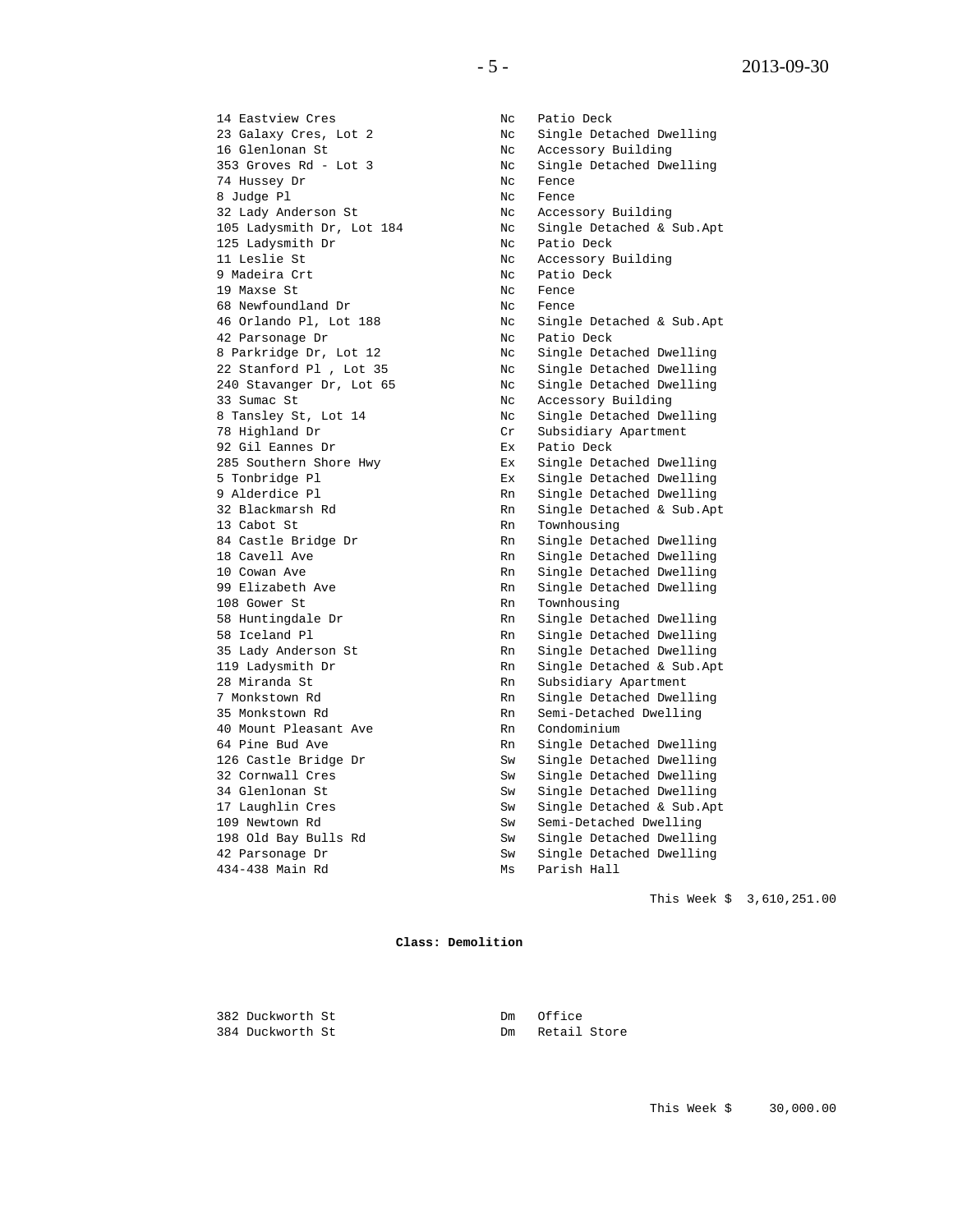This Week's Total: \$ 4,330,751.00

Repair Permits Issued: 2013/09/19 To 2013/09/25 \$ 100,075.00

#### Legend

Co Change Of Occupancy Sn Sign Cr Chng Of Occ/Renovtns Ms Mobile Sign Ex Extension Cc Chimney Construction Nc New Construction Cd Chimney Demolition Oc Occupant Change Dv Development File Rn Renovations Ws Woodstove Oc Occupant Change Demokrations<br>Sw Site Work Dm Demolition Ti Tenant Improvements

| YEAR TO DATE COMPARISONS                  |                  |                  |                    |  |
|-------------------------------------------|------------------|------------------|--------------------|--|
| September 30, 2013                        |                  |                  |                    |  |
|                                           |                  |                  |                    |  |
| TYPE                                      | 2012             | 2013             | % VARIANCE $(+/-)$ |  |
| Commercial                                | \$171,170,900.00 | \$74,800,000.00  | $-56$              |  |
| Industrial                                | \$3,600,100.00   | \$131,000.00     | $-96$              |  |
| Government/Institutional                  | \$15,500,500.00  | \$77,200,000.00  | 398                |  |
| Residential                               | \$144,300,900.00 | \$126,100,300.00 | $-13$              |  |
| Repairs                                   | \$4,000,700.00   | \$3,900,500.00   | $-3$               |  |
| Housing Units (1 & 2 Family<br>Dwellings) | 469              | 360              |                    |  |
| TOTAL                                     | \$338,573,569.00 | \$282,132,160.00 | $-17$              |  |

Respectfully Submitted,

David Blackmore, R.P.A. Deputy City Manager – Planning, Development & Engineering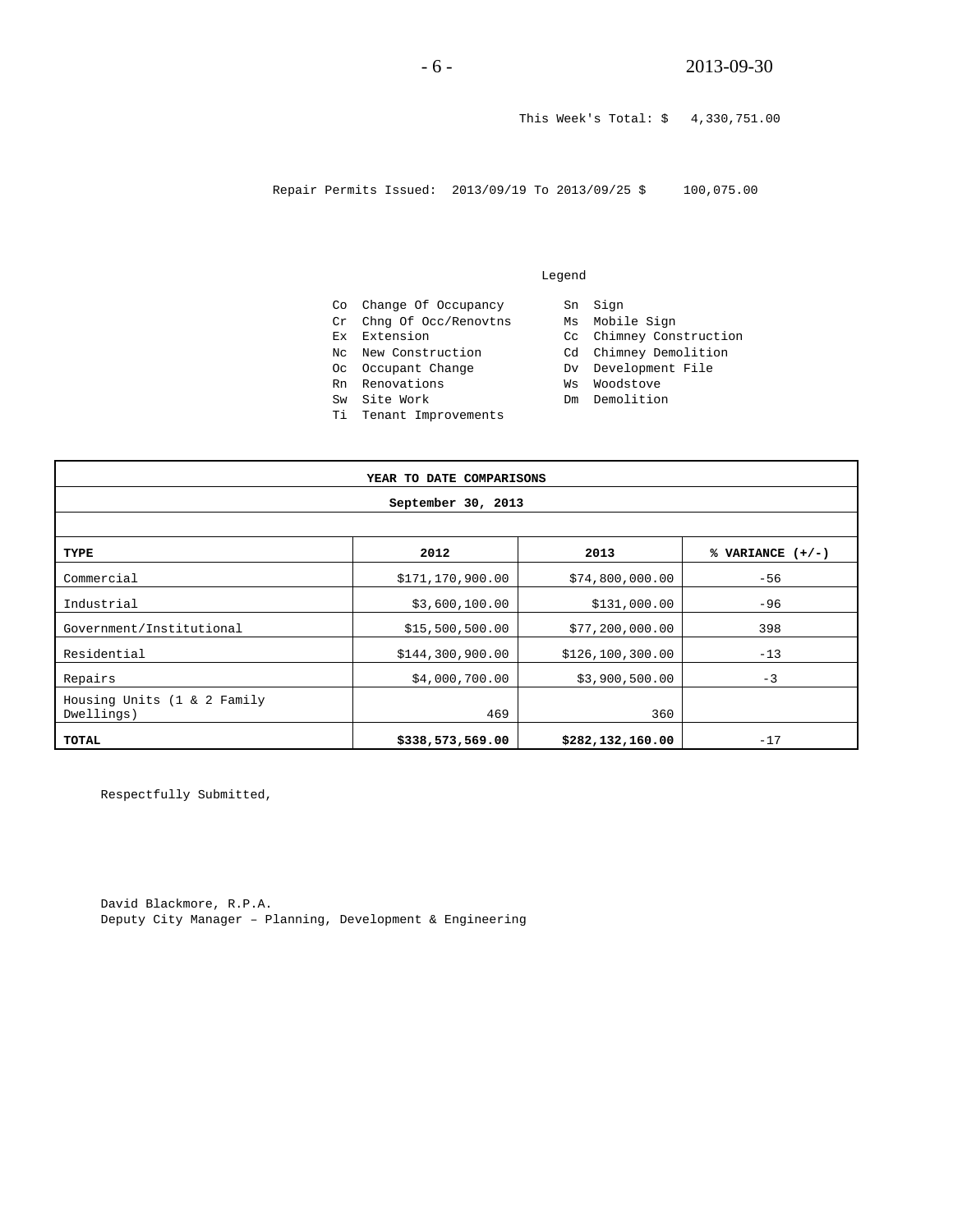### **Payrolls and Accounts**

### **SJMC2013-09-30/440R**

**It was decided on motion of Councillor Colbert; seconded by Councillor Breen: That the following Payrolls and Accounts for the week ending September 26th , be approved:**

> **Weekly Payment Vouchers For The Week Ending September 26, 2013**

**Payroll**

| <b>Public Works</b>              | \$<br>408,610.02 |
|----------------------------------|------------------|
| <b>Bi-Weekly Administration</b>  | 785,923.74<br>S. |
| <b>Bi-Weekly Management</b>      | 695,934.85<br>S  |
| <b>Bi-Weekly Fire Department</b> | 568,084.34<br>S  |
| <b>Accounts Payable</b>          | \$2,516,473.51   |
|                                  |                  |

 **Total: \$ 4,975,026.46**

### **Tenders**

- 1. Tender City Buildings Roof Replacement St. John's Recreation Centre & City Hall Rotunda
- **2.** Tender Inspection, Maintenance and Servicing of Elevators and Lifts
- 3. Tender Water Main Transmission Main Replacement Program Portugal Cove Road – Phase 1 (Higgins Line – New Cove Road)
- **4.** Tender Dublin Road Area Sanitary Sewer Lining